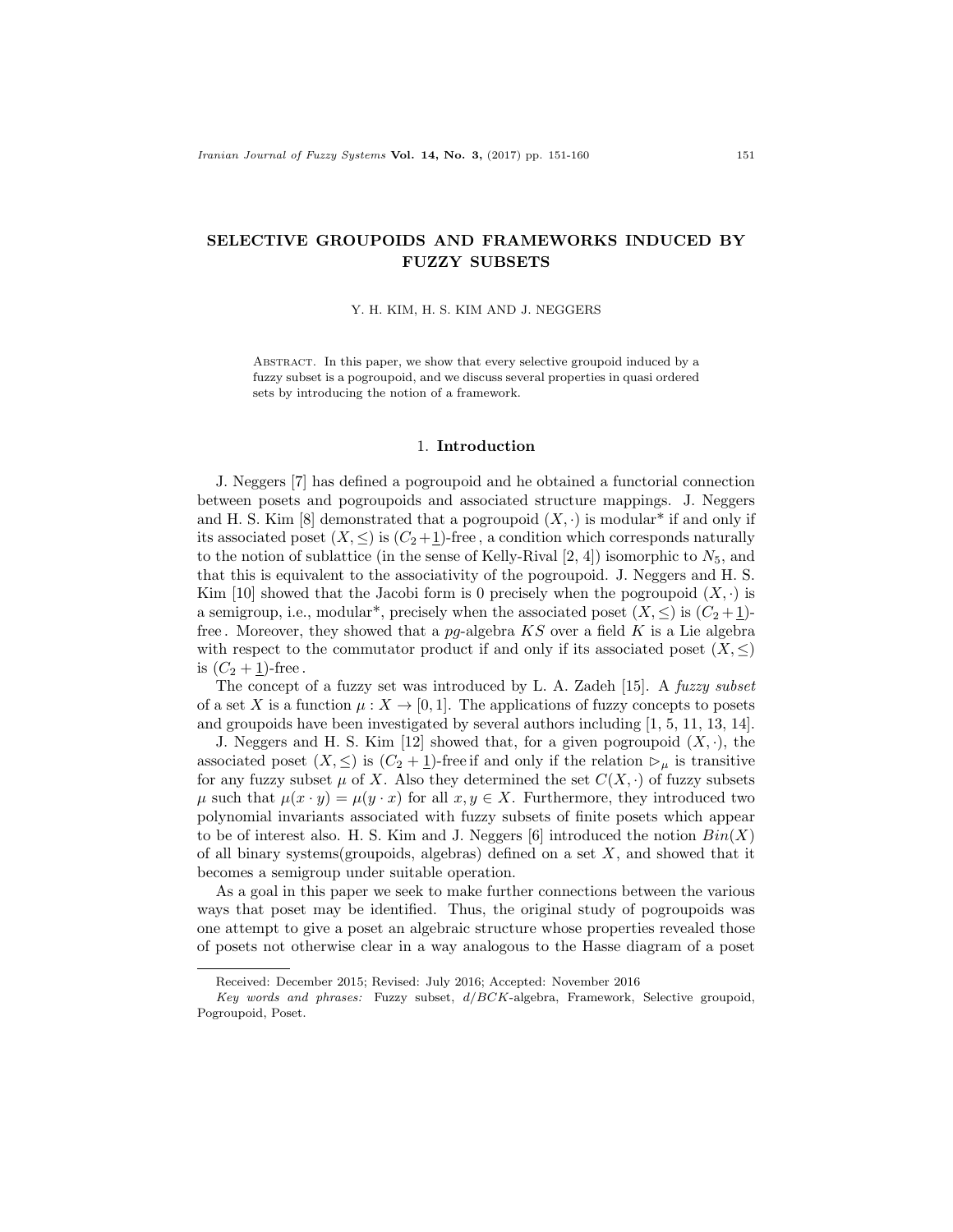for example. Similarly, once a Hasse diagram has been constructed as a particular digraph, one may then obtain a different groupoid associated with a digraph, which is then restricted to the particular type corresponding to the Hasse diagram. The final move made is to make a connection between fuzzy subsets and selective groupoids which extends the modeling of posets to this level as well. Naturally, in doing so, one obtains new perspectives and new results as well, as we have shown in the text that follows. Although posets in the abstract, as special ordered systems, have already been proven to have many applications, such as scheduling theory and associated algorithms, it stands to reason that with new classes of descriptions available, these may be used to provide alternative ways of seeing such concepts as "schedules" for example, as well as to increase the probability of using the insights obtained in new settings for applied questions and possible answers for these. Whether and to what extent this will ultimately be the case will be proven out in the future ultimately. References as give above already support the argument as we have made them.

In this paper, we extend the existing results connecting posets with pogroupoids both in general and in specific situations, e.g., the case where the pogroupoids is  $(C_2 + 1)$ -free. In particular, a selective groupoid  $(X, *)$  has the property that  $x * y \in \{x, y\}$  and is able to model posets  $(X, \leq)$  by the condition  $x \leq y$  provided  $x * y = y = y * x$ . Given the conditions defining a pogroupoid it is clear that such type of selective groupoid is itself a special type of selective groupoid and thus that existing theory may be cast into other results involving selective groupoid. And additional new connection involves special kinds of fuzzy subsets whose induced selective groupoids are of the special type indicated above. Finally, these observations are joined with the effects of homomorphisms on groupoids on the special conditions already mentioned. A useful structure in this theory, introduced in this paper, is a framework  $(X, I, F)$  for a fuzzy subset  $\mu : X \to [0, 1]$  of X, whose properties are more closely considered.

# 2. Preliminaries

A groupoid  $(X, \cdot)$  is said to be a *pogroupoid* [7] if (i)  $x \cdot y \in \{x, y\}$ ; (ii)  $x \cdot (y \cdot x) =$  $y \cdot x$ ; (iii)  $(x \cdot y) \cdot (y \cdot z) = (x \cdot y) \cdot z$  for all  $x, y, z \in X$ . For a given pogroupoid  $(X, \cdot),$ its associated poset  $(X, \leq)$  is defined by the condition  $x \leq y$  iff  $y \cdot x = y = x \cdot y$ . On the other hand, for a given poset  $(X, \leq)$  its associated pogroupoid  $(X, \cdot)$  is defined by  $y \cdot x = y$  if  $x \le y$ ,  $y \cdot x = x$  otherwise. This means that there is a natural isomorphism between the category of pogroupoids and the category of posets. We call a pogroupoid modular<sup>\*</sup> if it is a semigroup [8]. Given a poset  $(X, \leq)$  it is  $Q$ -free if there is no full subposet  $(P, \leq)$  of  $(X, \leq)$  which is order isomorphic to the poset  $(Q, \leq)$ . If  $C_n$  denotes a chain of length n and if  $n$  denotes an antichain of cardinal number n, while + denotes the disjoint union of posets, then the poset  $(C_2 + 1)$  (or  $C_2 + C_1$ ) has Hasse-diagram:

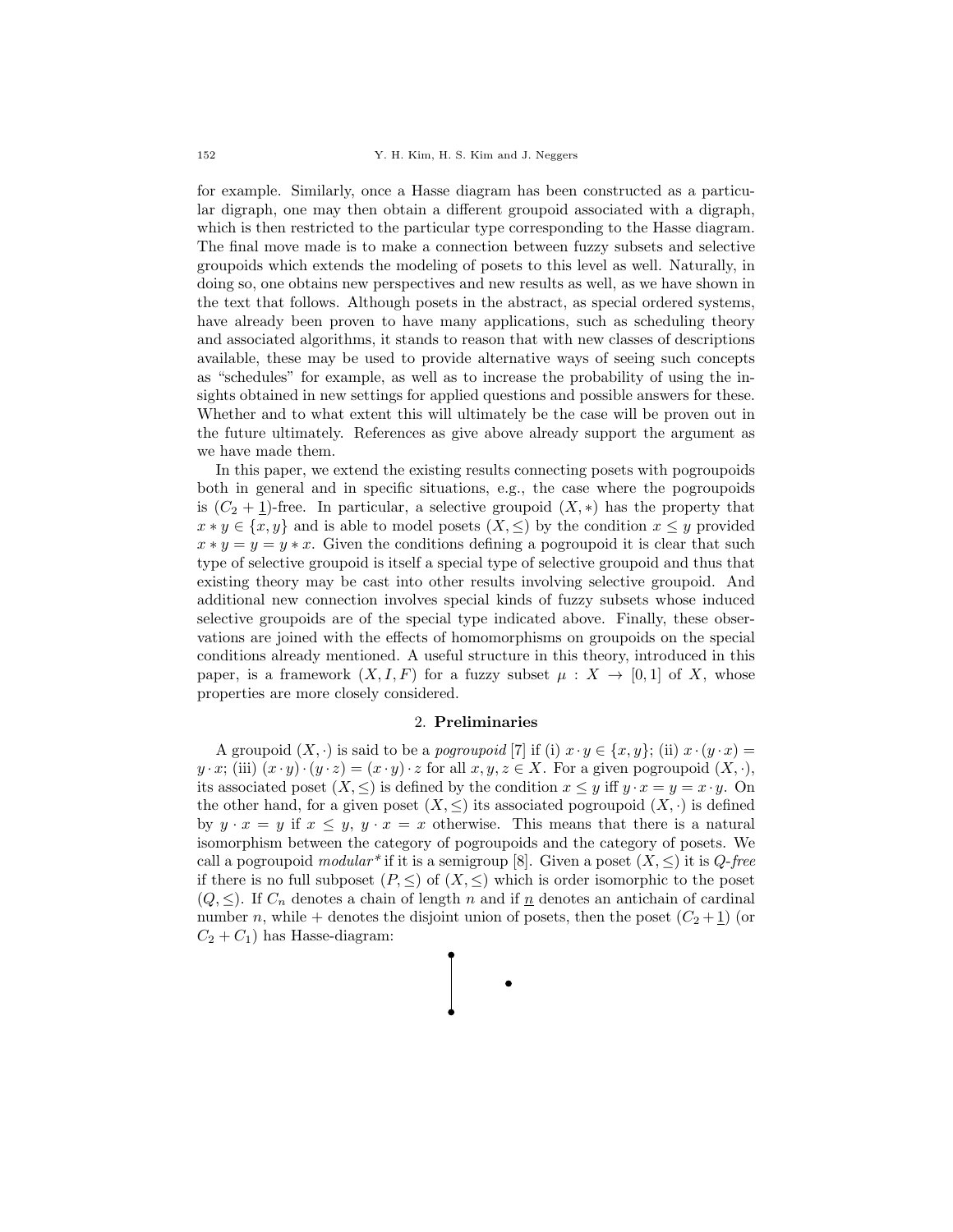**Theorem 2.1.** [12] Let  $(X, \cdot)$  be a pogroupoid and let its associated poset  $(X, \leq)$ be  $(C_2 + 1)$ -free. Let  $\mu : X \to [0, 1]$  be a fuzzy subset of X. Define a relation  $x \rhd_{\mu} y$ by

$$
x \triangleright_{\mu} y \iff \mu(x \cdot y) < \mu(y \cdot x), \tag{1}
$$

for all  $x, y \in X$ . Then  $(X, \rhd_\mu)$  is a poset.

**Definition 2.2.** A *d*-algebra [9] is a non-empty set X with a constant 0 and a binary operation " \* " satisfying the following axioms:

(I)  $x * x = 0$ , (II)  $0 * x = 0$ , (III)  $x * y = 0$  and  $y * x = 0$  imply  $x = y$ for all  $x, y \in X$ .

A BCK-algebra is a d-algebra  $(X;*,0)$  satisfying the following additional ax-

ioms:

(IV)  $(x * (x * y)) * y = 0$ (V)  $((x * y) * (x * z)) * (z * y) = 0,$ 

for all  $x, y, z \in X$ .

**Example 2.3.** [3, 9] Let R be the set of all real numbers. Define a binary operation "\*" on R by  $x * y := x(x - y)$ ,  $\forall x, y \in R$ . Then  $x * x = 0$  and  $0 * x = 0$ . If  $x * y = y * x = 0$ , then  $x(x - y) = y(y - x) = 0$ , and hence  $x = y$ . Hence  $(R;*,0)$ is a d-algebra, but not BCK-algebra, since  $(2 \times 0) \times 2 \neq 0$ .

Given two groupoids  $(X, *)$  and  $(X, \bullet)$ , we define a new binary operation  $\Box$  by  $x\Box y := (x * y) \bullet (y * x)$  for all  $x, y \in X$ . Then we obtain a new groupoid  $(X, \Box)$ , i.e.,  $(X, \Box) = (X, *)\Box(X, \bullet)$ . We denote the collection of all binary systems(groupoid, algebras) defined on X by  $Bin(X)$  [6].

**Theorem 2.4.** [6]  $(Bin(X), \Box)$  is a semigroup and the left zero semigroup is an identity.

### 3. Selective Groupoids Induced by Fuzzy Subsets

Let  $\mu: X \to [0,1]$  be a fuzzy subset. Define a binary operation " $\odot$ " on X by

$$
x \odot y := \begin{cases} x & \text{if } \mu(x) > \mu(y), \\ y & \text{if } \mu(x) \le \mu(y). \end{cases}
$$
 (2)

for all  $x, y \in X$ . We call such a groupoid  $(X, \odot)$  a selective groupoid induced by a fuzzy subset  $\mu$ , and we denote it by  $(X, \odot)_{\mu}$ .

Theorem 3.1. Every selective groupoid induced by a fuzzy subset is a pogroupoid.

*Proof.* Let  $(X, \odot)_\mu$  be a selective groupoid induced by a fuzzy subset  $\mu : X \to [0, 1]$ . Clearly, we have  $x \odot y \in \{x, y\}$  for any  $x, y \in X$ . Consider  $x \odot (y \odot x)$  and  $y \odot x$ . If  $\mu(y) > \mu(x)$ , then  $x \odot y = y$  and  $y \odot x = y$ , and hence  $x \odot (y \odot x) = x \odot y = y = y \odot x$ . If  $\mu(y) \leq \mu(x)$ , then  $x \odot y = x$  and  $y \odot x = x$ , and hence  $x \odot (y \odot x) = x \odot x = x =$  $y \odot x$ .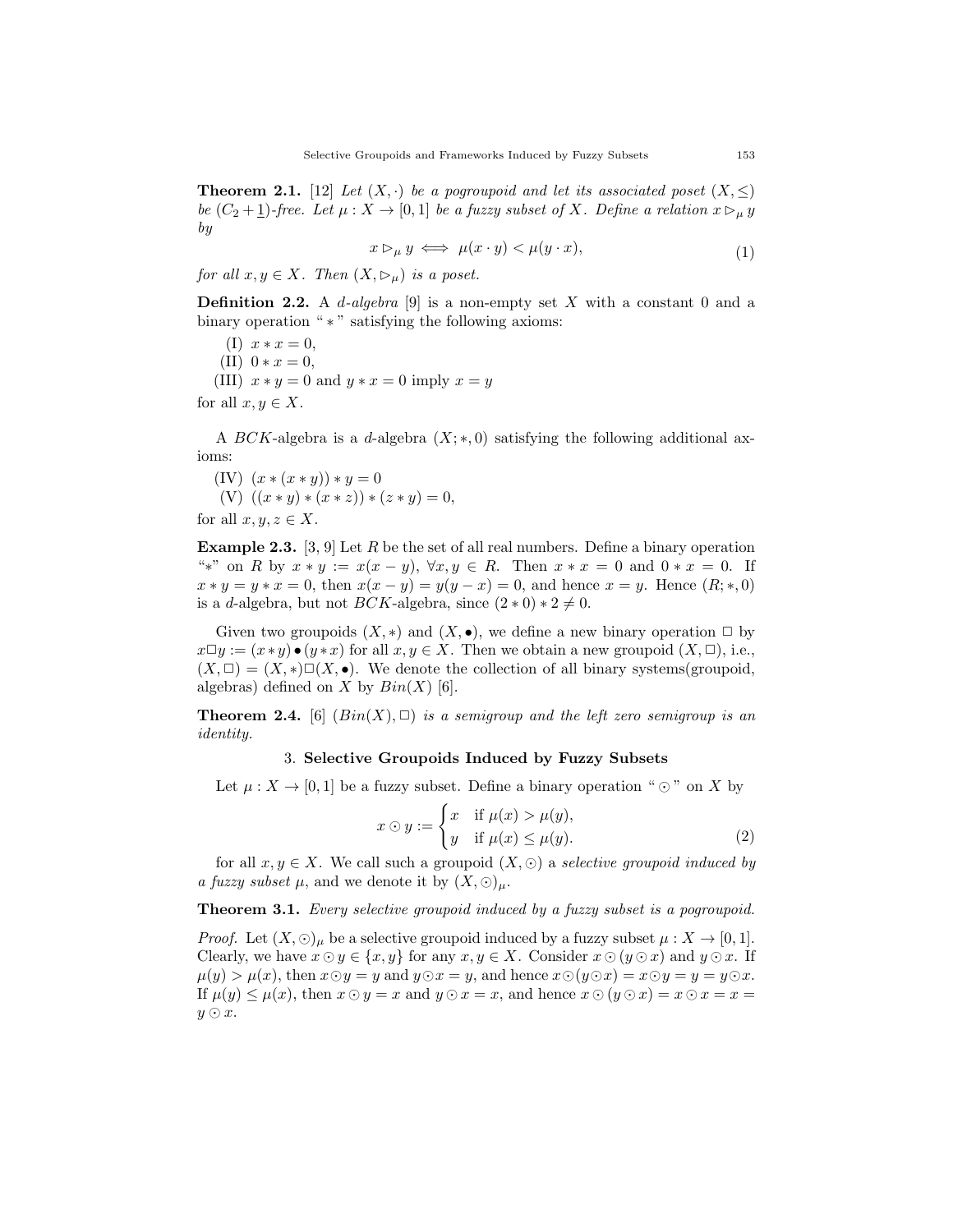154 Y. H. Kim, H. S. Kim and J. Neggers

Consider  $(x \odot y) \odot z$  and  $(x \odot y) \odot (y \odot z)$ . We need to check 12 cases for proving that  $(x \odot y) \odot z = (x \odot y) \odot (y \odot z)$ . (1). If  $\mu(z) < \mu(y) < \mu(x)$ , then  $(x \odot y) \odot (y \odot z) = x \odot y = x$  and  $(x \odot y) \odot z = x \odot z = x$ . (2). If  $\mu(y) < \mu(z) < \mu(x)$ , then  $(x \odot y) \odot (y \odot z) = x \odot z = x$  and  $(x \odot y) \odot z = x \odot z = x$ . (3). If  $\mu(z) < \mu(x) < \mu(y)$ , then  $(x \odot y) \odot (y \odot z) = y \odot y = y$  and  $(x \odot y) \odot z = y \odot z = y$ . (4). If  $\mu(x) < \mu(z) < \mu(y)$ , then  $(x \odot y) \odot (y \odot z) = y \odot y = y$  and  $(x \odot y) \odot z = y$  $y \odot z = y$ . (5). If  $\mu(y) < \mu(x) < \mu(z)$ , then  $(x \odot y) \odot (y \odot z) = x \odot z = z$  and  $(x \odot y) \odot z = x \odot z = z$ . (6). If  $\mu(x) < \mu(y) < \mu(z)$ , then  $(x \odot y) \odot (y \odot z) = y \odot z = z$ and  $(x \odot y) \odot z = y \odot z = z$ . (7). If  $\mu(z) < \mu(x) = \mu(y)$ , then  $(x \odot y) \odot (y \odot z) =$  $y \odot y = y$  and  $(x \odot y) \odot z = y \odot z = y$ . (8). If  $\mu(z) = \mu(y) < \mu(x)$ , then  $(x \odot y) \odot (y \odot z) = x \odot z = x$  and  $(x \odot y) \odot z = x \odot z = x$ . (9). If  $\mu(y) < \mu(x) = \mu(z)$ , then  $(x \odot y) \odot (y \odot z) = x \odot z = z$  and  $(x \odot y) \odot z = x \odot z = z$ . (10). If  $\mu(x) = \mu(z) < \mu(y)$ , then  $(x \odot y) \odot (y \odot z) = y \odot y = y$  and  $(x \odot y) \odot z = y \odot z = y$ . (11). If  $\mu(x) < \mu(y) = \mu(z)$ , then  $(x \odot y) \odot (y \odot z) = y \odot z = z$  and  $(x \odot y) \odot z = z$  $y \odot z = z$ . (12). If  $\mu(x) = \mu(y) < \mu(z)$ , then  $(x \odot y) \odot (y \odot z) = y \odot z = z$  and  $(x \odot y) \odot z = y \odot z = z$ . This proves that  $(x \odot y) \odot z = (x \odot y) \odot (y \odot z)$  holds. Hence  $(X, \odot)_{\mu}$  is a pogroupoid.

As we have seen [8], if we define a relation "  $\leq_{\mu}$ " on X by

$$
x \leq_{\mu} y \iff y \odot x = y = x \odot y \tag{3}
$$

where  $(X, \odot)_{\mu}$  is a pogroupoid induced by  $\mu$ . Then  $(X, \leq_{\mu})$  is a poset, called an induced poset by a fuzzy subset  $\mu$ .

Note that, using the notion of the pogroupoid, we can construct a partially ordered set on a set X by a fuzzy subset  $\mu: X \to [0, 1]$ .

**Example 3.2.** Let  $X := \{a, b, c, d\}$  be a set. Define a map  $\mu : X \to [0, 1]$  by  $\mu(a) = \mu(b) < \mu(c) < \mu(d)$ . Then we can construct a selective groupoid  $(X, \odot)_{\mu}$ induced by  $\mu$  as below.

|              | $\mathbf{a}$ | b           | $\mathbf{c}$   | đ |
|--------------|--------------|-------------|----------------|---|
| $\mathbf{a}$ | $\mathbf{a}$ | b           | Ċ              | đ |
| b            | $\mathbf{a}$ | b           | $\mathbf c$    | d |
| Ċ            | Ċ            | $\mathbf c$ | $\overline{c}$ | d |
|              | d            | d           | d              |   |

Using formula (3) we obtain the poset  $(X, \leq_{\mu})$  induced by a fuzzy subset  $\mu$  as below.

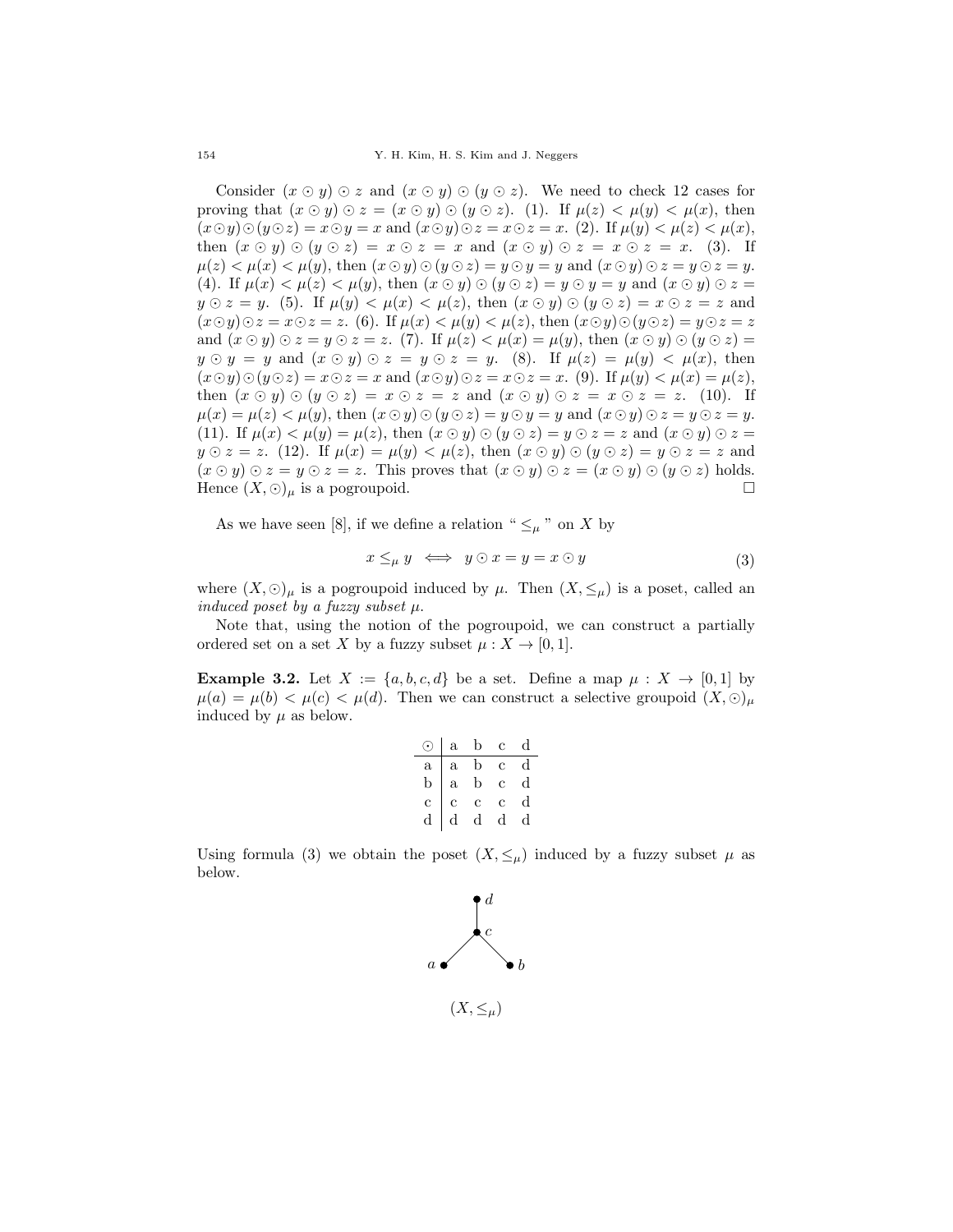If we define another fuzzy subset  $\nu : X \to [0,1]$  by  $\nu(a) < \nu(b) = \nu(c) < \nu(d)$ , then we obtain the selective groupoid  $(X, \odot)_{\nu}$  induced by  $\nu$  is as follows.

| 7              | $\mathbf{a}$ | b | Ċ.             | d           |
|----------------|--------------|---|----------------|-------------|
| a              | $\mathbf{a}$ | b | $\mathbf{c}$   | a           |
| b              | b            | b | $\overline{c}$ | $\mathbf d$ |
| $\overline{c}$ | Ċ            | b | $\mathbf c$    | d           |
| d              | d            | d | d              |             |

Using formula (3) we obtain the poset  $(X, \leq_{\nu})$  induced by a fuzzy subset  $\nu$  as below.



In fact,  $b \odot a = a \odot b = b$  implies  $a \leq_{\nu} b$ ,  $c \odot a = c \odot a = c$  implies  $a \leq_{\nu} c$ . Moreover,  $d \odot \alpha = \alpha \odot d = d$  for all  $\alpha \in X$  shows that  $\alpha \leq_{\nu} d$ .

**Example 3.3.** Let  $(X, \leq)$  be a poset with the following diagram:



Then its associated pogroupoid  $(X, \cdot)$  is as follows:

|                | $\mathbf{a}$ | b           | Ċ | d           |
|----------------|--------------|-------------|---|-------------|
| $\mathbf{a}$   | a            | b           | Ċ | $\mathbf d$ |
| $\mathbf b$    | $\mathbf{a}$ | b           | Ċ | $_{\rm d}$  |
| $\overline{c}$ | Ċ            | Ċ           | C | $_{\rm d}$  |
| d              | $\mathbf{a}$ | $\mathbf d$ | Ć | d           |

Define a map  $\mu: X \to [0,1]$  by  $\mu(a) = \mu(b) < \mu(c) < \mu(d)$  as in Example 3.2. Then  $\mu(d \cdot c) = \mu(c) < \mu(d) = \mu(c \cdot d)$ , i.e,  $d \rhd_{\mu} c$ , and  $\mu(d \cdot a) = \mu(a) < \mu(d) = \mu(a \cdot d)$ , i.e,  $d \rhd_{\mu} a$ . Moreover,  $\mu(a \cdot c) = \mu(c \cdot a)$ ,  $\mu(a \cdot b) = \mu(b \cdot a)$ ,  $\mu(b \cdot c) = \mu(c \cdot b)$  and  $\mu(d \cdot b) = \mu(b \cdot d)$ . Using the fact we obtain a poset  $(X, \rhd_\mu)$  induced by  $\mu$  as follows.

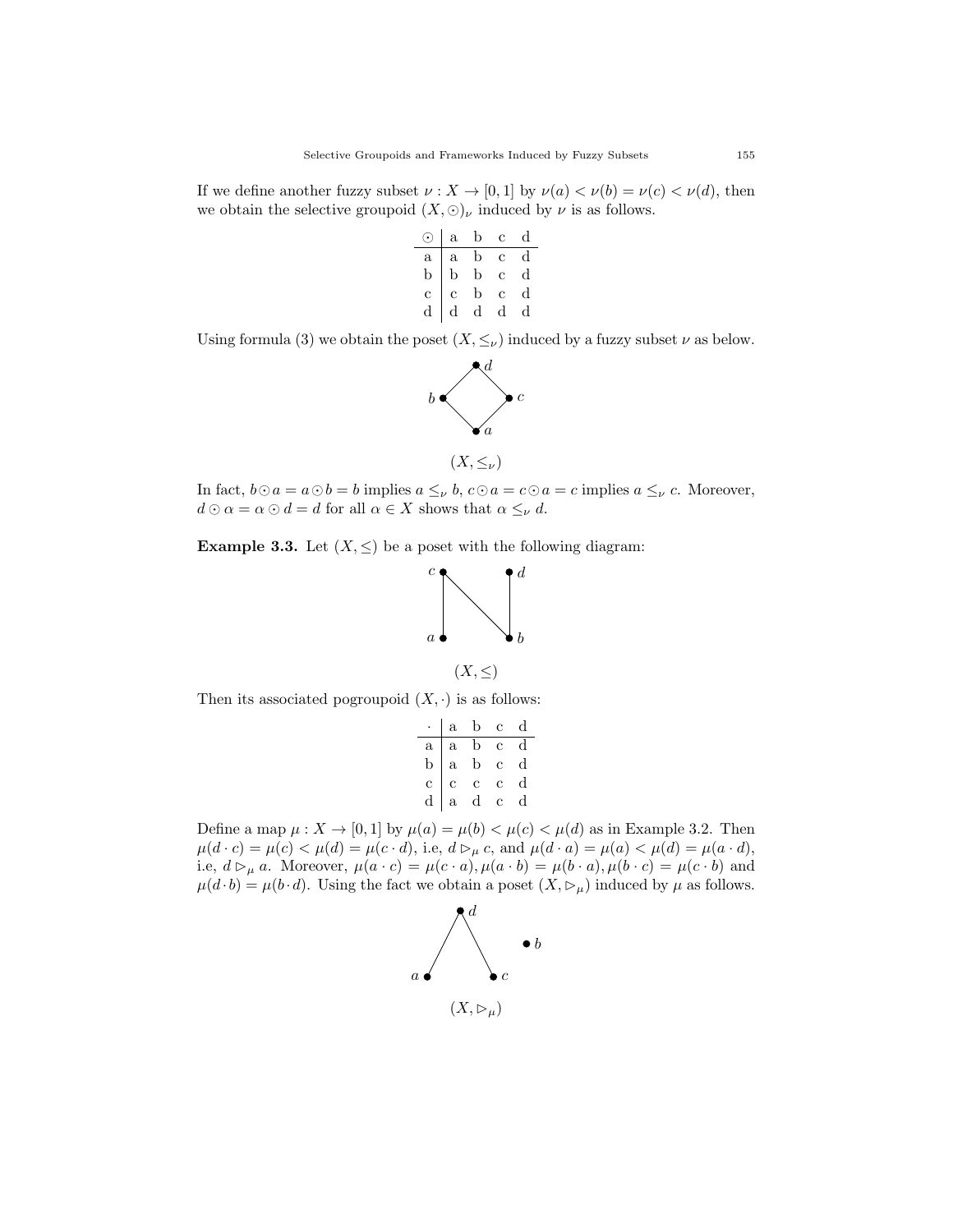Since the poset  $(X, \leq)$  is not  $(C_2 + 1)$ -free, we can not apply Theorem 2.1. But in this special case, i.e., for some particularly defined fuzzy subset  $\mu$ , we could be able to obtain the poset  $(X, \rhd_{\mu}).$ 

### 4. Structures of Frameworks by Fuzzy Subsets

A d-algebra (or  $BCK$ -algebra)  $(X, * , 0)$  is said to be *interval* if  $X = [0, 1]$ . Given an interval d-algebra  $(X, *, 0)$ , we define a binary operation " $\mathcal{F}$ " by  $(u_1, u_2) \mathcal{F}$  $(v_1, v_2) := (u_1 * v_1, u_2 * v_2)$  on  $X \times X (= X^2)$ . It is easy to see that  $(X^2, \mathcal{D}, (0, 0))$ is also a d-algebra, called a product interval d-algebra.

Given an interval d-algebra  $(X, \ast, 0)$ , a map  $F: X^2 \to [0, 1]$  is said to be d-order preserving on  $(X, \ast, 0)$  if  $(u_1, u_2) \otimes (v_1, v_2) := (0, 0)$  implies  $F(u_1, v_1) * F(u_2, v_2) = 0$ . Note that every constant function is always d-order preserving, since  $x * x = 0$  for all  $x \in [0, 1]$ .

**Example 4.1.** Let  $(X, *, 0)$  be an interval d-algebra. If we define a map  $F : X^2 \to$  $[0, 1]$  by  $F(x, y) := x$ , then it is easy to see that F is d-order preserving.

**Example 4.2.** If we define a binary operation "\*" by  $x * y := max\{0, x - y\}$ on  $X = [0, 1]$ , then  $(X, *, 0)$  is a d-algebra. Define a map  $F : X^2 \to [0, 1]$  by  $F(x,y) := \frac{1}{2}(x+y)$ . If  $(x,y) \otimes (\alpha, \beta) = (0,0)$ , then  $x * \alpha = 0 = y * \beta$ , i.e.,  $\max\{0, x - \alpha\} = 0 = \max\{0, y - \beta\}.$  This shows that  $x \leq \alpha, y \leq \beta$ . It follows that

$$
F(x, y) * F(\alpha, \beta) = \max\{0, F(x, y) - F(\alpha, \beta)\}\
$$
  
= 
$$
\max\{0, \frac{1}{2}(x + y) - \frac{1}{2}(\alpha + \beta)\}\
$$
  
= 
$$
\max\{0, \frac{1}{2}(x - \alpha) + \frac{1}{2}(y - \beta)\}\
$$
  
= 0

Hence F is d-order preserving on  $(X, \ast, 0)$ .

Let  $\mu: X \to [0,1]$  be a fuzzy subset of X. A framework for  $\mu$  consists of a triple  $(X, I, F)$  where (i)  $(X, \cdot)$  is a groupoid; (ii)  $(I = [0, 1], *, 0)$  is an interval d-algebra; (iii) F is d-order preserving on  $(I, *, 0)$  such that  $F(\mu(z \cdot y), \mu(y \cdot x)) = \mu(z \cdot x) =$  $F(\mu(y \cdot x), \mu(z \cdot y))$  for all  $x, y, z \in X$ .

Given a framework  $(X, I, F)$  for the fuzzy subset  $\mu : X \to [0, 1]$  of X, we define a binary relation " $\triangleleft_{\mu}$ " by, for all  $x, y \in X$ ,

$$
x \triangleleft_{\mu} y \iff \mu(y \cdot x) * \mu(x \cdot y) = 0 \tag{4}
$$

**Remark 4.3.** Even though  $(X, \rhd_\mu)$  in Example 3.3 is a poset, the relation " $\rhd_\mu$ " defined in Theorem 2.1 may not hold for the transitivity relation in general, since there are many posets of height  $\geq 2$  which are not  $(C_2 + 1)$ -free. Using the notion of the framework, we discuss the transitivity relation.

Note that a quasi order relation is reflexive and transitive.

**Proposition 4.4.** If  $(X, I, F)$  is a framework for the fuzzy subset  $\mu$ , then  $(X, \triangleleft_{\mu})$ is a quasi ordered set.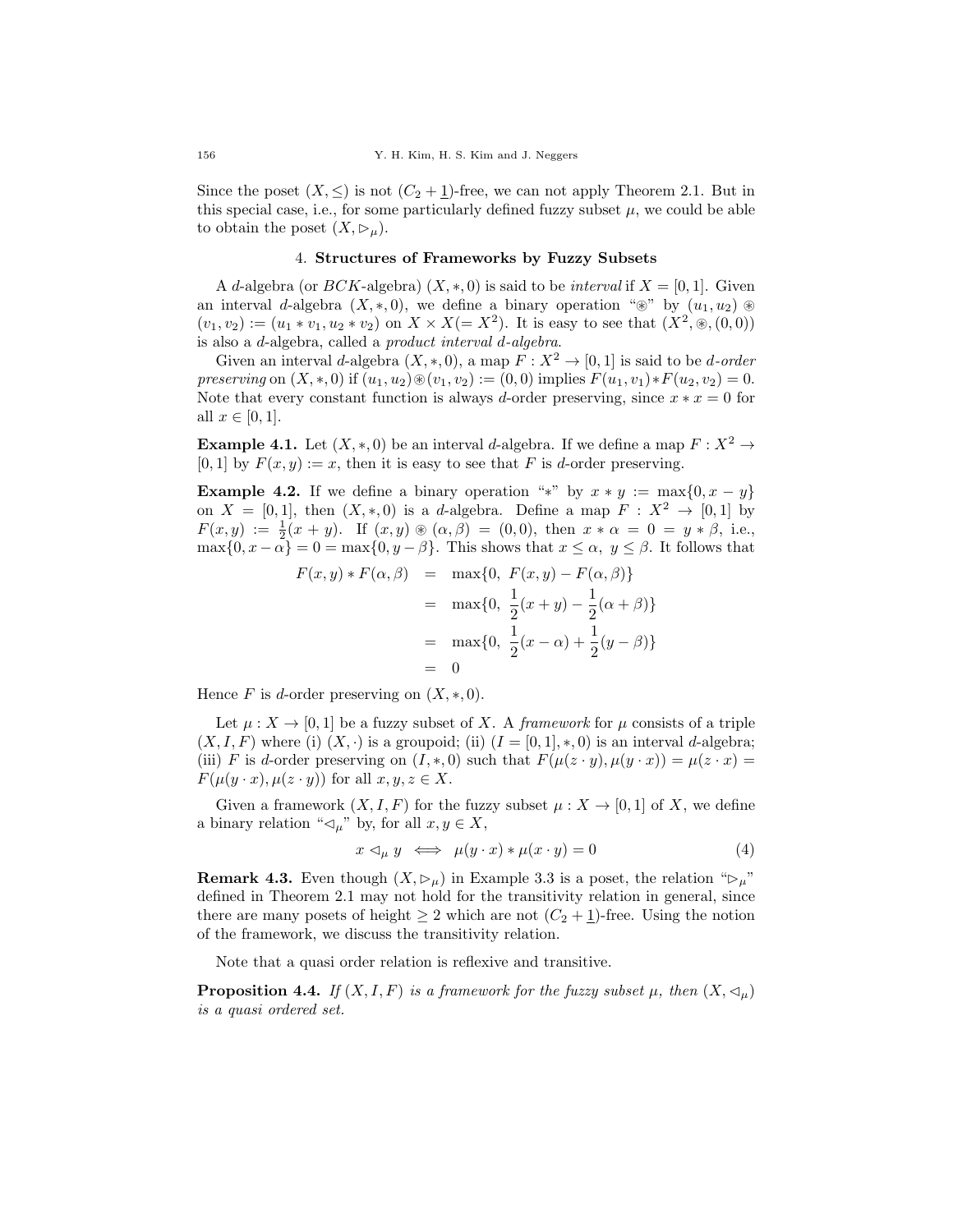*Proof.* Since  $(I, *, 0)$  is an interval d-algebra, if we let  $x = y$ , then  $\mu(y \cdot x) * \mu(x \cdot y) =$  $\mu(x \cdot x) * \mu(x \cdot x) = 0$ , proving that  $x \leq_{\mu} x$  for all  $x \in X$ .

If  $x \triangleleft_{\mu} y$  and  $y \triangleleft_{\mu} z$ , then  $\mu(y \cdot x) * \mu(x \cdot y) = 0$ ,  $\mu(z \cdot y) * \mu(y \cdot z) = 0$ . It follows that  $(\mu(y \cdot x), \mu(z \cdot y)) \otimes (\mu(x \cdot y), \mu(y \cdot z)) = (0, 0)$ . Since F is d-order preserving, we obtain  $\mu(z \cdot x) * \mu(x \cdot z) = F(\mu(y \cdot x), \mu(z \cdot y)) * F(\mu(x \cdot y), \mu(y \cdot z)) = 0$ . This proves that  $x \lhd_{\mu} z$ .

Given groupoids  $(X, \cdot)$  and  $(Y, \star)$ , we consider a groupoid homomorphism  $\varphi$ :  $(X, \cdot) \to (Y, \star)$ . For any fuzzy subset  $\mu : (Y, \star) \to [0, 1]$ , we define a map  $\mu^{\varphi}$ :  $(X, \cdot) \to [0, 1]$  by  $\mu^{\varphi}(x) := \mu(\varphi(x))$  for all  $x \in X$ .

Given a fuzzy subset  $\mu : X \to [0, 1]$ , we define a set  $\Omega(\mu)$  by

$$
\Omega(\mu) := \{(X, \cdot) \in Bin(X) \mid \mu(x \cdot y) \ge \min\{\mu(x), \mu(y)\}, \forall x, y \in X\}
$$
(5)

It can be easily seen that that  $(\Omega(\mu), \Box)$  forms a subsemigroup of the semigroup  $(Bin(X), \Box).$ 

**Example 4.5.** (a). If  $(X, \cdot)$  is the left zero semigroup, i.e.,  $x \cdot y = x$  for all  $x, y \in X$ , then  $\mu(x \cdot y) = \mu(x) \ge \min\{\mu(x), \mu(y)\}\$ for all fuzzy subset  $\mu$ , i.e.,  $(X, \cdot) \in \Omega(\mu)$  for all fuzzy subset  $\mu \in [0, 1]^X$ .

(b). If  $X := \mathbf{R}$ , the real numbers, then  $\mu(x) := \exp^{-x^2}$  has  $\mu(X) = (0, 1]$ , and thus if  $(X, \cdot) \in \Omega(\mu)$  then  $\mu(x * y) = \exp^{-(x * y)^2} \ge \min\{\exp^{-x^2}, \exp^{-y^2}\}.$  It follows that if  $|x*y| \leq \min\{|x|, |y|\}$ , then  $\mu(x*y) \geq \min\{\mu(x), \mu(y)\}$ , with many choices possible for product  $x * y$ . One such choice might be  $x * y := \frac{xy}{|(x+1)(y+1)|}$  for example. Thus  $2 * \frac{1}{2} = \frac{2}{9} < \frac{1}{2} = \min\{2, \frac{1}{2}\}.$ 

**Proposition 4.6.** If  $(Y, \star) \in \Omega(\mu)$  and  $\varphi : (X, \cdot) \to (Y, \star)$  is a groupoid homomorphism, then  $(X, \cdot) \in \Omega(\mu^{\varphi})$ .

*Proof.* Given  $x, y \in X$ , since  $(Y, \star) \in \Omega(\mu)$ , we have  $\mu^{\varphi}$ 

$$
(x \cdot y) = \mu(\varphi(x \cdot y))
$$
  
=  $\mu(\varphi(x) \star \varphi(y))$   
 $\geq \min{\mu(\varphi(x)), \mu(\varphi(y))}$   
=  $\min{\mu^{\varphi}(x), \mu^{\varphi}(y)}$ .

This shows that  $(X, \cdot) \in \Omega(\mu^{\varphi})$ .  $\varphi$ ).

**Proposition 4.7.** Let  $\varphi : (X, \cdot) \to (Y, \star)$  be a groupoid homomorphism and let  $\mu: (Y, \star) \to [0, 1]$  be a fuzzy subset. If  $(Y, I, F)$  is a framework for  $\mu$ , then  $(X, I, F)$ is a framework for  $\mu^{\varphi}$ .

*Proof.* Since  $(Y, I, F)$  is a framework for  $\mu$ , we have  $F(\mu(z \star y), \mu(y \star x)) = \mu(z \star x)$ for all  $x, y, z \in Y$ . It follows that

$$
F(\mu^{\varphi}(c \cdot b), \mu^{\varphi}(b \cdot a)) = F(\mu(\varphi(c \cdot b)), \mu(\varphi(b \cdot a)))
$$
  
\n
$$
= F(\mu(\varphi(c) \star \varphi(b)), \mu(\varphi(b) \star \varphi(a)))
$$
  
\n
$$
= \mu(\varphi(c) \star \varphi(a))
$$
  
\n
$$
= \mu(\varphi(c \cdot a))
$$
  
\n
$$
= \mu^{\varphi}(c \cdot a),
$$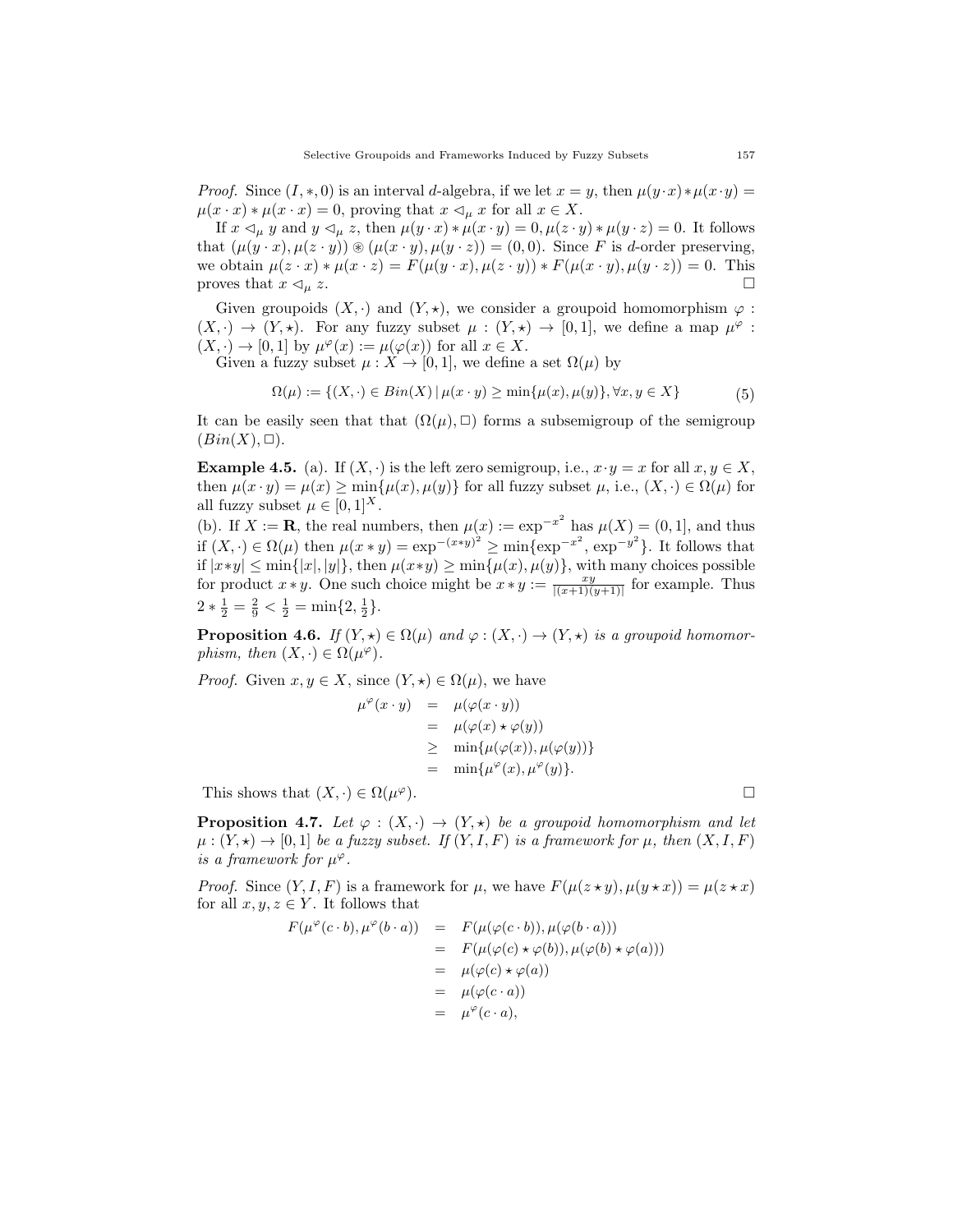which shows that  $(X, I, F)$  is a framework for  $\mu^{\varphi}$ .  $\varphi$ .

**Proposition 4.8.** Let  $\varphi : (X, \cdot) \to (Y, \star)$  be a groupoid homomorphism and let  $\mu : (Y, \star) \to [0, 1]$  be a fuzzy subset. If  $(Y, I, F)$  is a framework for  $\mu$ , then  $\varphi$ :  $(X, \lhd_{\mu} \varphi) \to (Y, \lhd_{\mu})$  is order preserving, i.e.,  $a \lhd_{\mu} \varphi b$  implies  $\varphi(a) \lhd_{\mu} \varphi(b)$ .

*Proof.* If  $a \triangleleft_{\mu^\varphi} b$ , then  $\mu^\varphi(b \cdot a) * \mu^\varphi(a \cdot b) = 0$ . It follows that  $0 = \mu(\varphi(b \cdot a)) *$  $\mu(\varphi(a \cdot b)) = \mu(\varphi(b) \star \varphi(a)) \star \mu(\varphi(a) \star \varphi(b)).$  This shows that  $\varphi(a) \lhd_{\mu} \varphi(b).$   $\Box$ 

The converse of Proposition 4.8 holds for any onto homomorphism of groupoids  $\varphi: (X, \cdot) \to (Y, \star).$ 

**Proposition 4.9.** Let  $\varphi : (X, \cdot) \to (Y, \star)$  be an onto homomorphism of groupoids and let  $\mu : (Y, \star) \to [0, 1]$  be a fuzzy subset. If  $(Y, I, F)$  is a framework for  $\mu$ , then  $\varphi: (X, \lhd_{\mu} \varphi) \to (Y, \lhd_{\mu})$  is order reversing, i.e.,  $\varphi(a) \lhd_{\mu} \varphi(b)$  implies  $a \lhd_{\mu} \varphi b$ .

*Proof.* Let  $\varphi(a)$  and  $\varphi(b)$  be arbitrary elements of  $(Y, \star)$  such that  $\varphi(a) \vartriangleleft_{\mu} \varphi(b)$ . Then  $\mu(\varphi(b \cdot a)) * \mu(\varphi(a \cdot b)) = \mu(\varphi(b) * \varphi(a)) * \mu(\varphi(a) * \varphi(b)) = 0$ . It follows that  $\mu(\varphi(b \cdot a)) * \mu(\varphi(a \cdot b)) = 0$ , i.e.,  $a \triangleleft_{\mu \varphi} b$ , proving the proposition.

Given a groupoid homomorphism  $\varphi : (X, \cdot) \to (Y, \star)$  and a fuzzy subset  $\mu$ :  $(X, \cdot) \to [0, 1],$  we define a map  $\mu_{\varphi} : (Y, \star) \to [0, 1]$  by  $\mu_{\varphi}(\varphi(a)) := \sup \{ \mu(b) \mid \varphi(a) = 0 \}$  $\varphi(b)\}.$ 

**Theorem 4.10.** Let  $\varphi : (X, \cdot) \to (Y, \star)$  be an onto groupoid homomorphism. If  $(X, \cdot) \in \Omega(\mu)$ , then  $(Y, \star) \in \Omega(\mu_{\varphi})$ .

*Proof.* Given  $\alpha, \beta \in Y$ , since  $\varphi$  is onto, there exist  $x, y \in X$  such that  $\alpha = \varphi(x), \beta =$  $\varphi(y)$ . It follows that

$$
\mu_{\varphi}(\alpha \star \beta) = \mu_{\varphi}(\varphi(x) \star \varphi(y))
$$
  
=  $\mu_{\varphi}(\varphi(x \cdot y))$   
=  $\sup{\{\mu(z)|\varphi(z) = \varphi(x \cdot y)\}}$   
 $\geq \sup{\{\mu(p \cdot q)|\varphi(p \cdot q) = \varphi(x \cdot y)\}}$   
 $\geq \sup{\{\mu(p \cdot q)|\varphi(p) = \varphi(x), \varphi(q) = \varphi(y)\}}$ 

Since  $\mu_{\varphi}(\alpha) = \mu_{\varphi}(\varphi(x)) = \sup \{\mu(z)|\varphi(z) = \varphi(x)\}\,$ , there exists  $p_0 \in X$  such that  $\mu(p_0) > \mu_\varphi(\alpha) - \epsilon$  and  $\varphi(p_0) = \varphi(x)$  for any  $\epsilon > 0$ . Similarly, there exists  $q_0 \in X$ such that  $\mu(q_0) > \mu_\varphi(\beta) - \epsilon$  and  $\varphi(q_0) = \varphi(y)$  for any  $\epsilon > 0$ . It follows that

$$
\mu(p_0 \cdot q_0) \geq \min\{\mu(p_0), \mu(q_0)\}\
$$
  
> 
$$
\min\{\mu_\varphi(\alpha), \mu_\varphi(\beta)\} - \epsilon
$$

Hence we obtain

$$
\mu_{\varphi}(\alpha \star \beta) \geq \sup \{ \mu(p \cdot q) \mid \varphi(p) = \varphi(x), \varphi(q) = \varphi(y) \}
$$
  
\n
$$
\geq \sup \{ \min \{ \mu(p), \mu(q) \} \mid \varphi(p) = \varphi(x), \varphi(q) = \varphi(y) \}
$$
  
\n
$$
\geq \sup \{ \min \{ \mu_{\varphi}(\alpha), \mu_{\varphi}(\beta) \} - \epsilon \mid \varphi(p) = \varphi(x), \varphi(q) = \varphi(y) \}
$$
  
\n
$$
= \min \{ \mu_{\varphi}(\alpha), \mu_{\varphi}(\beta) \} - \epsilon
$$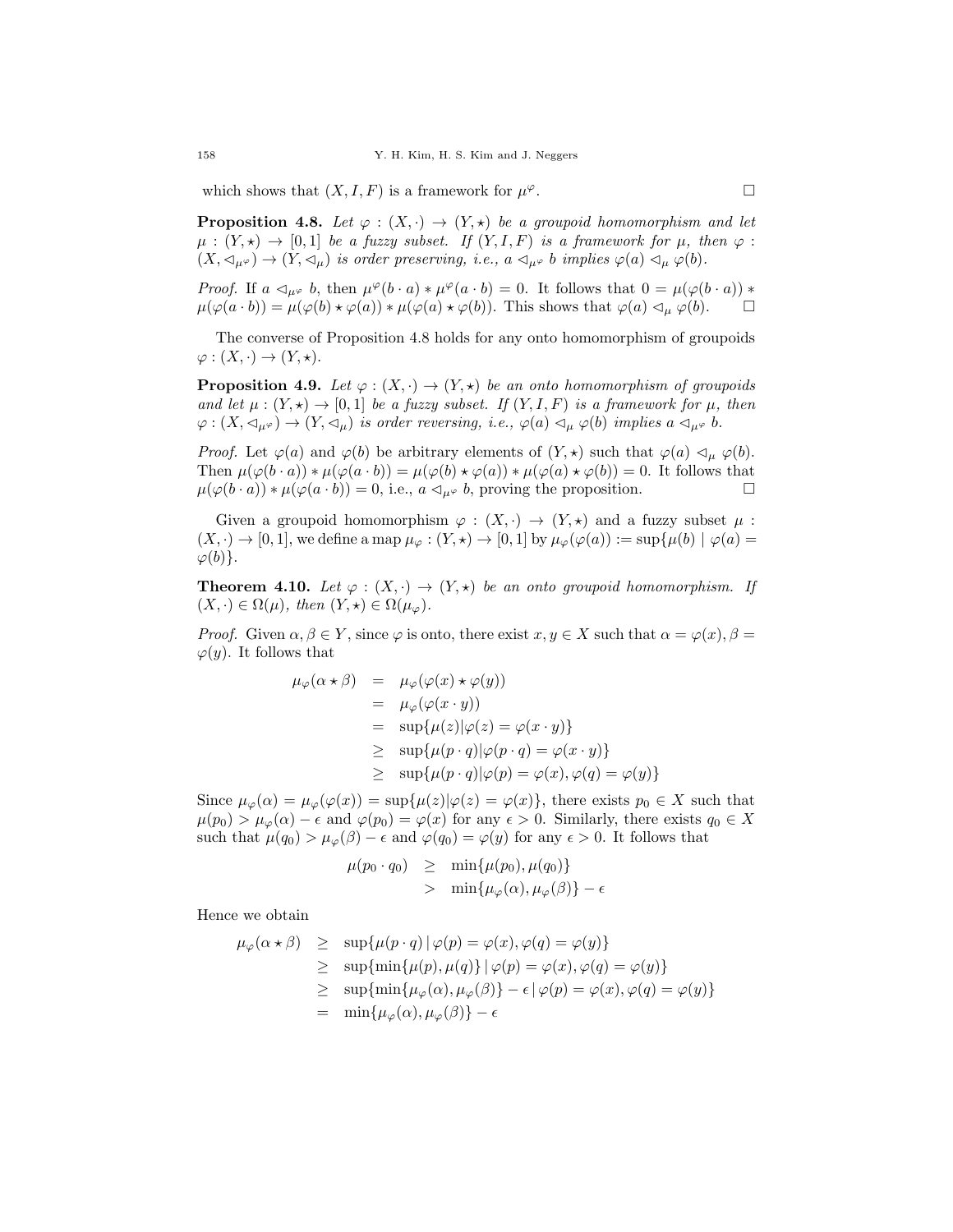for any  $\epsilon > 0$ . It follows that  $\mu_{\varphi}(\alpha * \beta) \ge \min{\mu_{\varphi}(\alpha), \mu_{\varphi}(\beta)}$ , proving that  $(Y, \star) \in$  $\Omega(\mu_{\varphi})$ .

**Corollary 4.11.** Let  $\varphi : (X, \cdot) \to (Y, \star)$  be an onto groupoid homomorphism. If  $(Y, \star) \in \Omega(\mu_{\varphi}), \text{ then } (X, \cdot) \in \Omega((\mu_{\varphi})^{\varphi}).$ 

*Proof.* It follows immediately from Proposition 4.6.  $\Box$ 

Note that the mapping  $(\mu_{\varphi})^{\varphi}$  is a constant function on inverse image  $\varphi^{-1}(y), y \in$ Y. In fact, assume that  $\varphi(a) = \varphi(b) = y$ . Then we have  $(\mu_{\varphi})^{\varphi}(a) = \mu_{\varphi}(\varphi(a)) =$  $\sup{\{\mu(x) | \varphi(x) = \varphi(a)\}} = \sup{\{\mu(x) | \varphi(x) = \varphi(b)\}} = (\mu_{\varphi})^{\varphi}(b).$ 

**Theorem 4.12.** Given a groupoid homomorphism  $\varphi : (X, \cdot) \to (Y, \star)$  and a fuzzy subset  $\mu : (Y, \star) \to [0, 1]$ , we have

(i).  $[(\mu^{\varphi})_{\varphi}]^{\varphi} = \mu^{\varphi},$ (ii).  $[(\mu_{\varphi})^{\varphi}]_{\varphi} = \mu_{\varphi}$  if  $\varphi$  is onto.

*Proof.* (i). If we let  $\xi := \mu^{\varphi}$ , then, for all  $a \in X$ , we have

$$
[(\mu^{\varphi})_{\varphi}]^{\varphi}(a) = (\xi_{\varphi})(\varphi(a))
$$
  
\n
$$
= \sup{\{\xi(b) | \varphi(b) = \varphi(a)\}}
$$
  
\n
$$
= \sup{\{(\mu^{\varphi})(b) | \varphi(b) = \varphi(a)\}}
$$
  
\n
$$
= \sup{\{\mu(\varphi(a))\}}
$$
  
\n
$$
= \mu(\varphi(a)) = \mu^{\varphi}(a).
$$

(ii). Assume that  $\varphi$  is onto and assume that  $\alpha := (\mu_{\varphi})^{\varphi}$ . Given  $a \in X$ , we have

$$
[(\mu_{\varphi})^{\varphi}]_{\varphi}(\varphi(a)) = \sup \{\alpha(b) | \varphi(b) = \varphi(a)\}
$$
  
\n
$$
= \sup \{(\mu_{\varphi})^{\varphi} | \varphi(b) = \varphi(a)\}
$$
  
\n
$$
= \sup \{\mu_{\varphi}(\varphi(b)) | \varphi(b) = \varphi(a)\}
$$
  
\n
$$
= \sup \{\sup \{\mu(z) | \varphi(z) = \varphi(b)\} | \varphi(b) = \varphi(a)\}
$$
  
\n
$$
= \sup \{\mu(z) | \varphi(z) = \varphi(a)\}
$$
  
\n
$$
= \mu_{\varphi}(\varphi(a)).
$$

This proves that  $[(\mu_{\varphi})^{\varphi}]_{\varphi} = \mu_{\varphi}$ .

# 5. Conclusion

In this paper we discussed some ideas associated with posets, fuzzy subsets as fuzzy groupoids and pogroupoids. The culminating notion here is probably that of a framework for a quasi ordered set which provides a very flexible structure incorporating the poset notion in several ways, and thus making order concepts accessible to many contexts.

It should be noted that if  $D$  is the distribution function of any real random variable on  $\mathbf{R}$ , the real numbers, then as a fuzzy subset of  $\mathbf{R}$  itself, the theory developed above can then be introduced and help to yield new approaches to statistics/probability theory which may ultimately turn out to be useful.